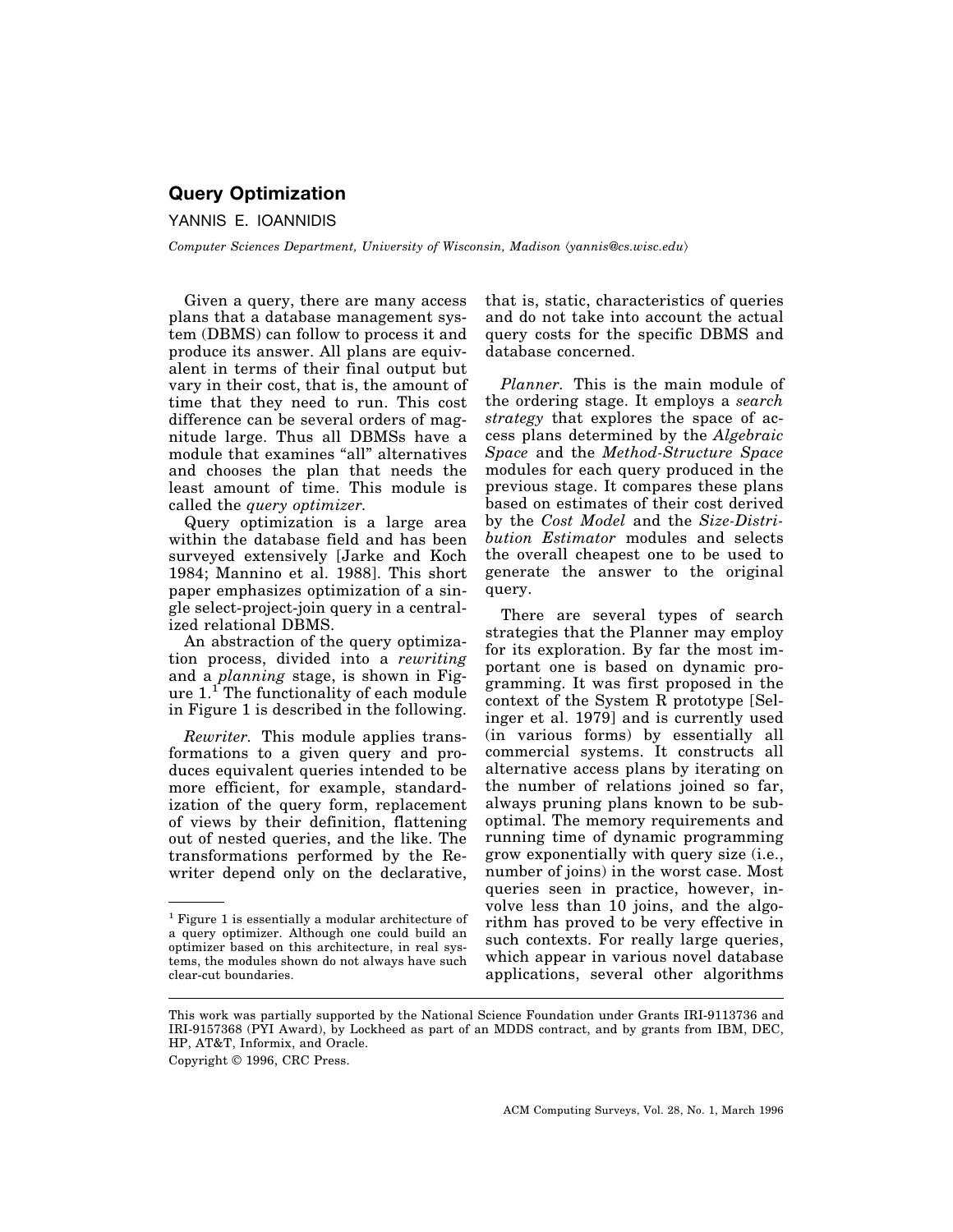## 122 • *Yannis E. Ioannidis*



**Figure 1.** Query optimizer architecture.

have been proposed. Of these, randomized algorithms, for example, simulated annealing, iterative improvement, and two-phase optimization, appear very promising [Ioannidis and Kang 1990; Swami and Gupta 1988].

*Algebraic Space.* This module determines the orderings of the necessary operators to be considered by the Planner for each query sent to it. These are usually represented in relational algebra as formulas or in tree form. For a complicated query, the number of all orderings may be enormous. To reduce the size of the space that the search strategy must explore, DBMSs usually impose various restrictions. Typical examples include: never generating unnecessary intermediate relations (i.e., selections and projections are processed on the fly); never forming unnecessary cross products; and never having an intermediate result as the inner operand of a join (i.e., it should always be a database relation).

*Method-Structure Space.* This module determines the implementation choices that exist for the execution of each operator ordering specified by the Algebraic Space. These choices are related to the available join methods for each join (e.g., nested loops, merge scan, and hash join), if supporting data structures are built on the fly, if/when duplicates are eliminated, and other implementation characteristics of this sort, which are predetermined by the DBMS implementation. They are also related to the available indices for accessing each relation, which are determined by the physical schema of each database. Given an algebraic formula or tree from the Algebraic Space, this module produces all corresponding complete access plans that specify the implementation of each algebraic operator and the use of any indices.

*Cost Model.* This module specifies the arithmetic formulas used to estimate the cost of access plans. For every different join method, different index-type access, and in general for every distinct kind of step that can be found in an access plan (as prescribed by the Method-Structure Space), there is a formula that gives an (often approximate) cost for it.

*Size-Distribution Estimator.* This module estimates the sizes of the results of (sub)queries and the frequency distributions of values in attributes of these results, which are needed by the Cost Model. Several techniques have been proposed in the literature to estimate query result sizes and frequency distributions [Mannino et al. 1988], for example, sampling or using polynomial or statistical approximations. Most commercial DBMSs, however, base their es